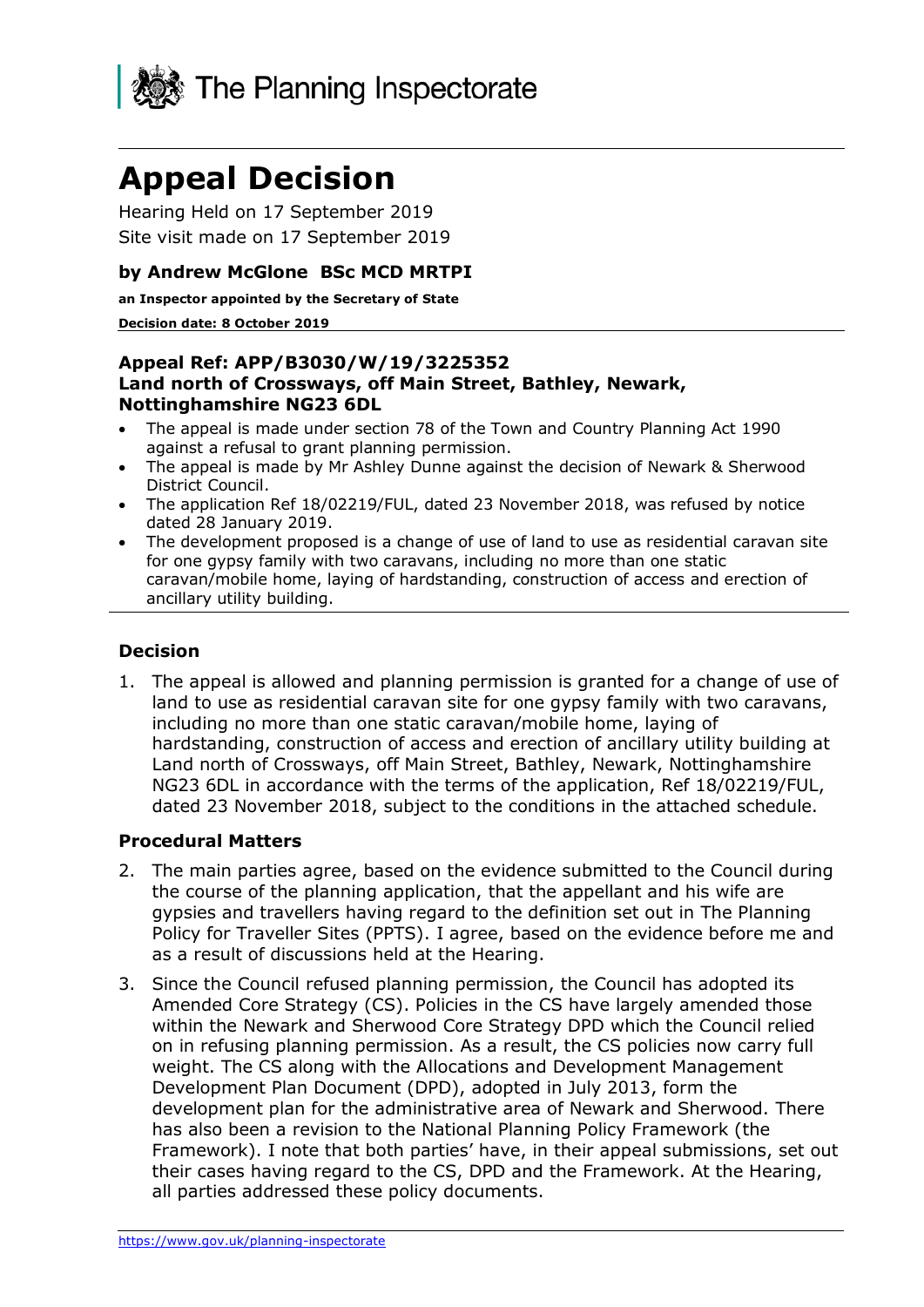4. Despite submitting a signed Statement of Common Ground (SoCG), The Council, at the start of the Hearing, confirmed that they wished to strikeout paragraph 5.6 which stated "The findings of the traffic survey submitted on behalf of the appellant during the application process are not disputed." I have considered the appeal on this basis.

# **Main Issues**

5. The main issues are: (i) highway safety, with regards to the proposed access; (ii) whether the proposed development accords with development plan policy and the provisions of the PPTS for the location of such development; and (iii) whether any harm arising from the proposal would be outweighed by other considerations weighing in favour of the development, including the need for traveller sites, the availability of sites and the personal circumstances of the proposed occupiers.

# **Reasons**

- 6. The appeal site lies to the west of Main Street roughly 55 metres to the north east of the crossroad junction of Main Street, Caunton Road and Vicarage Lane. Caunton Road heads westward to Caunton, while Vicarage Lane extends eastwards to the A1 and North Muskham which is around a mile away. The settlements of Norwell and Newark-on-Trent are around 1.8 miles and 4.5 miles away respectively. Main Street continues southwards into the village of Bathley, around 450 metres away. This is the lowest ranking in the Council's Settlement Hierarchy set out in CS Spatial Policy 1.
- 7. The site forms part of a larger land holding that is currently overgrown and enclosed by hedgerows. To the south is the residential property of 'Crossways'. Open fields are to the north and west. Away from the central area of Bathley, there are intermittent properties to the south, east and west of the site. The site lies within the open countryside, but not the Green Belt.
- 8. CS Spatial Policy 3 explains that development not in villages or settlements, in the open countryside, will be strictly controlled and restricted to uses which require a rural setting. Policies to deal with such applications are set out in the DPD. It was agreed at the Hearing that the proposal does not fall within the categories of development listed in DPD Policy DM8. However, the DPD does not allocate any land for new gypsy sites and, as a result, new sites can only come forward at present through the development management process.
- 9. CS Core Policy 4 sets out that the District Council will address future gypsy and traveller pitch provision in accordance with the most up to date Gypsy and Traveller Accommodation Assessment (GTAA) through all necessary means including: the allocation of new sites through the development plan; and the granting of planning permission for pitches on new sites in line with Core Policy 5. The dispute between the main parties, in respect of the first two main issues, focusses on criterion 2 and 3 of this policy. It is common ground that the proposal would accord with the remaining criteria of CS Core Policy 5. I have no reason to take a different view.

# *Highway safety*

10. Criterion 3 of CS Core Policy 5, CS Spatial Policy 7 and DMD Policy DM5 jointly require development proposals to provide safe, convenient and attractive accesses for all, including the elderly and disabled, and others with restricted mobility, and provide links to the existing network of footways, bridleways and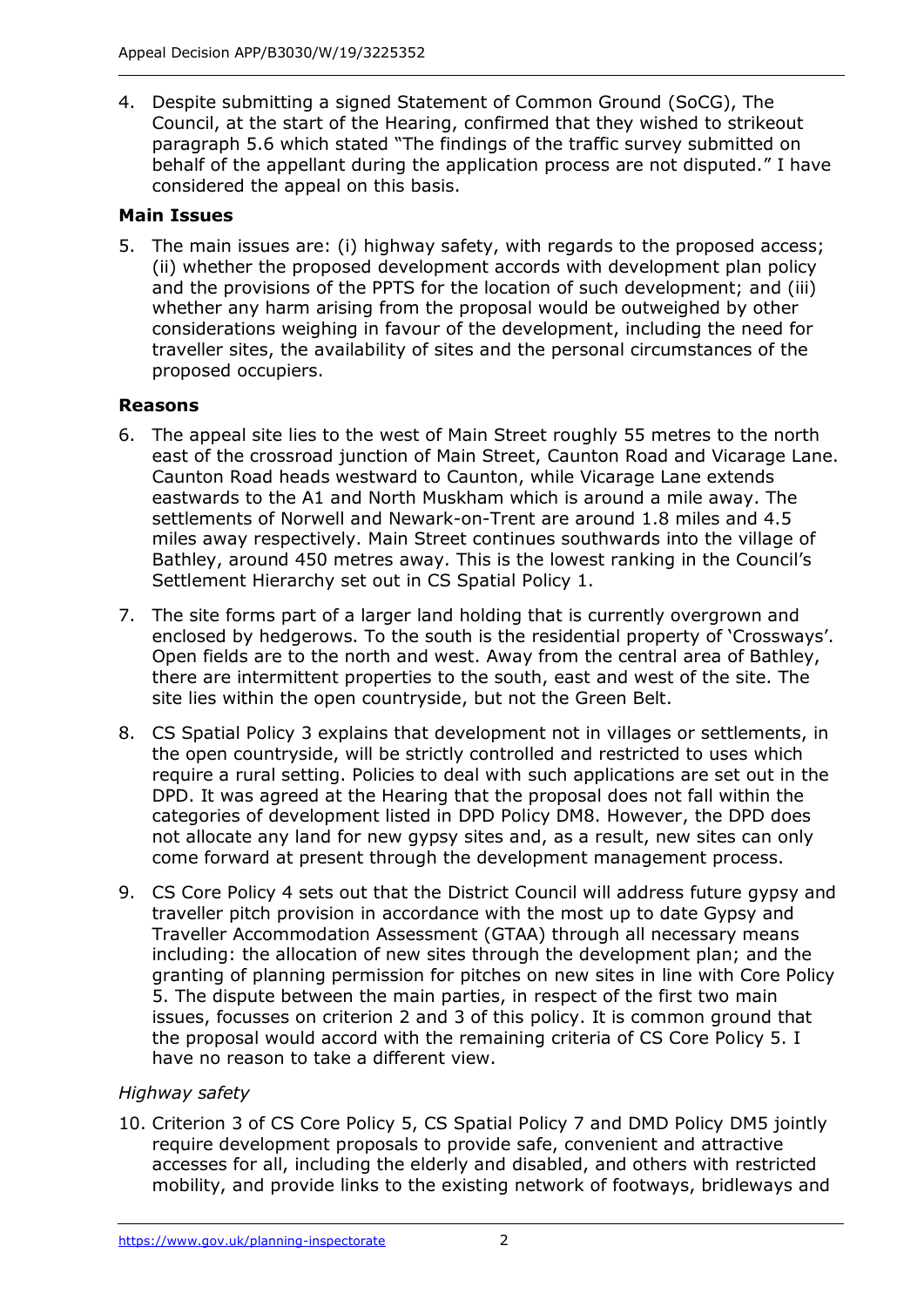cycleways so as to maximise opportunities for their use.

- 11. Main Street, from the crossroads and to the north of the site, undulates and curves to the right then the left. The roads alignment together with hedgerows and banking affect visibility to the north. The road is narrow at around 3.3 metres in width, but it does widen towards the junction. Main Street (to the south of the crossroads), Caunton Road and Vicarage Lane all appear to be wider than the country lane. A variety of vehicles use the local road network, including cars, buses and large farm vehicles. Cyclists, pedestrians and horse riders also use the roads near to the site which are generally unlit and subject of a national speed limit. There are no footways on any of the roads.
- 12. The appellant's Transport Technical Note March 2019 (TTN) contains a manual survey of traffic movements. The survey was undertaken between the hours of 07:00 and 13:00. In this time, 89 no. two-way traffic movements were recorded. Whilst the survey was not undertaken for the full day, it shows that, even if I were to assume a broadly similar set of movements for the evening rush hour period, the roads near to the site are lightly trafficked.
- 13. There is no dispute that the proposal would increase the use of the local road network. The extent of the increase varies between the main parties, but I agree with the Council's version of the TRICS database category as it is far more representative of the proposed use. Even so, in applying this the Council have adopted figures that do not reflect the proposed occupation of the site by a single gypsy family, who would typically live within one static caravan/mobile home and use the touring caravan when travelling. Thus, it is reasonable to assume the proposal would generate around 3.56 vehicle trips per day, and if I were to adopt the Council's view that 4 person trips per day would be generated, the total trips per day could be around 7.56. These number of trips would not be significant in the context of two-way traffic movements recorded in the TTN. The impact would be even less when a full day of two-way traffic movements is accounted for.
- 14. While I shall explore accessibility in greater detail in the next main issue, it is evident that future occupants of the site would be highly dependent on private vehicles to access facilities and services. The appellant explained at the Hearing that they would be most likely to turn out of the site towards the crossroads, and hence with the flow of morning traffic heading southbound, before going onto North Muskham, the A1 or Newark. This may well be true, but journeys to Norwell (turning left out of the site) cannot be ruled out. Nor could the time or direction of travel be controlled. It is, however, highly unlikely that every journey to and from the site would include towing a caravan. Even if it did, roads near to the site are already used by larger farm vehicles daily.
- 15. Main Street (to the south of the proposed access), Caunton Road and Vicarage Lane generally offer good forward visibility which allows drivers adequate opportunity to respond to meeting another road user. The respective widths of the roads also manage vehicle speeds. Visibility in each direction is good at the crossroads. Residents and the Council explained to me that the width of local roads can mean that vehicles need to manoeuvre and/or utilise grass verges or passing places to pass one another. This is not ideal, but it is a situation that does occur on rural roads. The proposal would not change this, though vehicle movements associated with the proposal would add to the likelihood of this situation occurring, which is an inconvenience to the flow of traffic. Even so, this is not the same as there being an unacceptable impact on highway safety.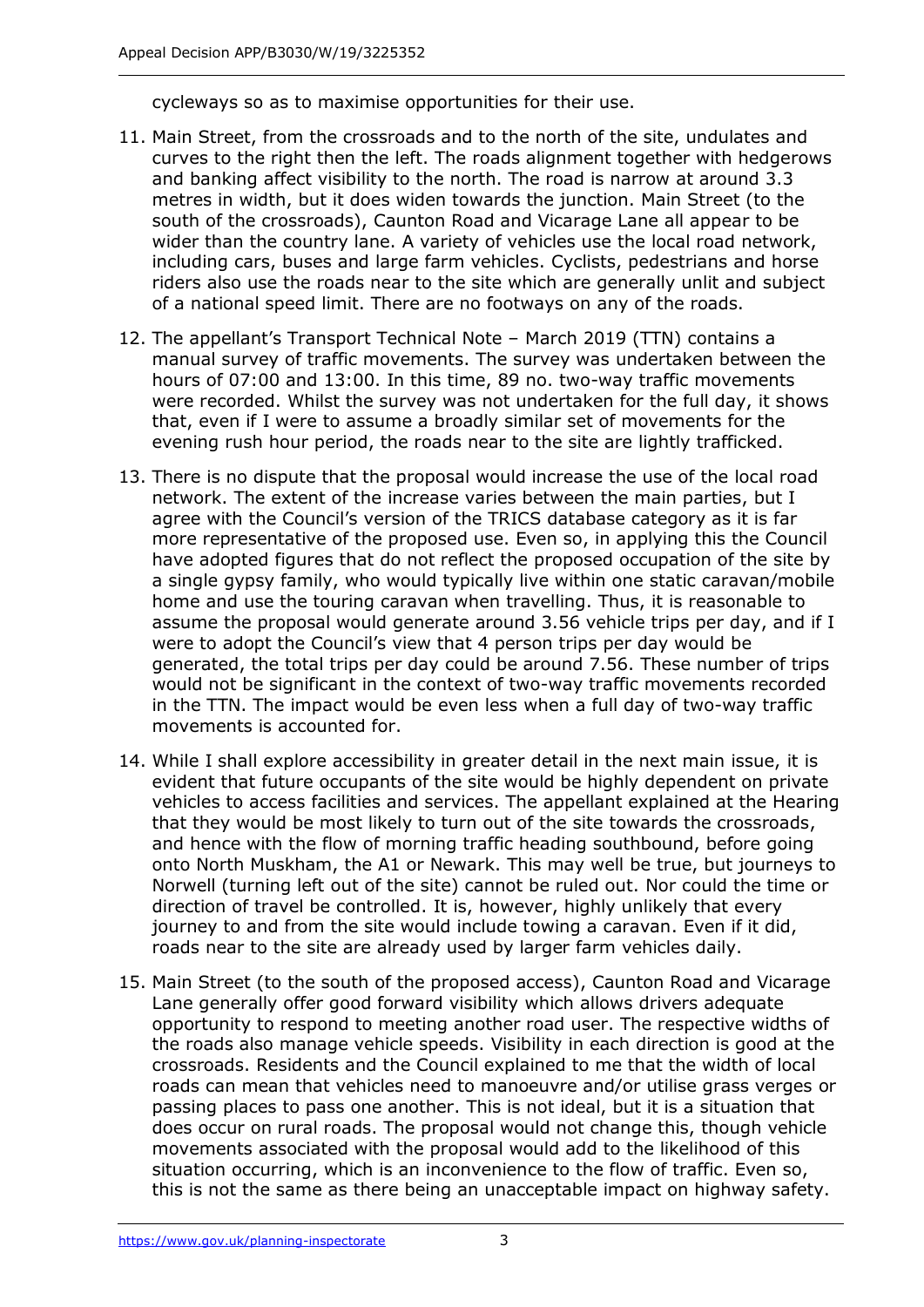- 16. I heard that there have been accidents or near misses near to the site. Some of the experiences were described anecdotally, others relate to incidents over ten years ago. While I have no reason to doubt that incidents have arisen, it is difficult based on the evidence, to go any further other than to recognise the potential for incidents to arise. None of the incidents described to me indicate that pedestrians, horses or cyclists have been involved. That said, the road conditions are not particularly appealing to use by these road users, or other vulnerable users during the hours of darkness or inclement weather. Interested parties explain that local roads are well used when the A1 is blocked. While it is suggested this happens on a weekly basis, there is no substantive evidence before me to support this. Nor was the effect on highway safety explained to me by the Highway Authority.
- 17. Given the visibility to the north of the proposed access, there could be an unacceptable impact on highway safety. To address this, the appellant proposes to set the access back from the lane, clear the vegetation and form a visibility splay of 2.4 metres by 43 metres in either direction. This would provide a safe and convenient access to the highway network and ensure the safety of road users, subject to the imposition of a planning condition. A plans condition could also ensure the first ten metres of the access is formed with a sealed surface so that vehicles can enter and leave the appeal site safely.
- 18. The proposal would lead to tension between achieving safe, convenient and attractive accesses for all and providing links to the existing network of footways so as to maximise opportunities for their use. However, this would equally apply to properties near to the site and Framework paragraph 103 explains that opportunities to maximise sustainable transport solutions will vary between urban and rural areas. Taking into account the proposed visibility splay, the short distance to the crossroads and the use of the local road network, the proposal would not materially increase traffic problems and the nature of traffic generated would be appropriate for the highway network in the context of its existing use. While vehicles may need to manoeuvre so that road users can pass one another, this would only inconvenience the flow of traffic and not harm highway safety.
- 19. Drawing these matters together, I consider that the proposal, given its scale, would not lead to an unacceptable impact on highway safety or cause severe residual cumulative impacts on the road network. Thus, I conclude, in respect of this issue that, despite the tension outlined above, the proposal would accord with criterion 3 of CS Core Policy 5, CS Spatial Policy 7 and DMD Policy DM5 along with Framework paragraphs 103, 108 and 109. Jointly, among other things, these seek proposals to provide safe and convenient access to the highway network; and development should only be prevented or refused on highways grounds if there would be an unacceptable impact on highway safety, or the residual cumulative impacts on the road network would be severe.

## *Location of the development*

20. Policy H of the PPTS seeks to very strictly limit new traveller site development in the open countryside that is away from existing settlements or outside areas allocated in the development plan. The phrase 'away from' is not defined. Just like CS Core Policy 5, the PPTS does not rule new traveller development in the countryside. The Council interpret 'away from' as meaning that sites should be within (or immediately adjacent to) a rural or semi-rural settlement. On the other hand, the appellant suggests that 'away from' infers a significant degree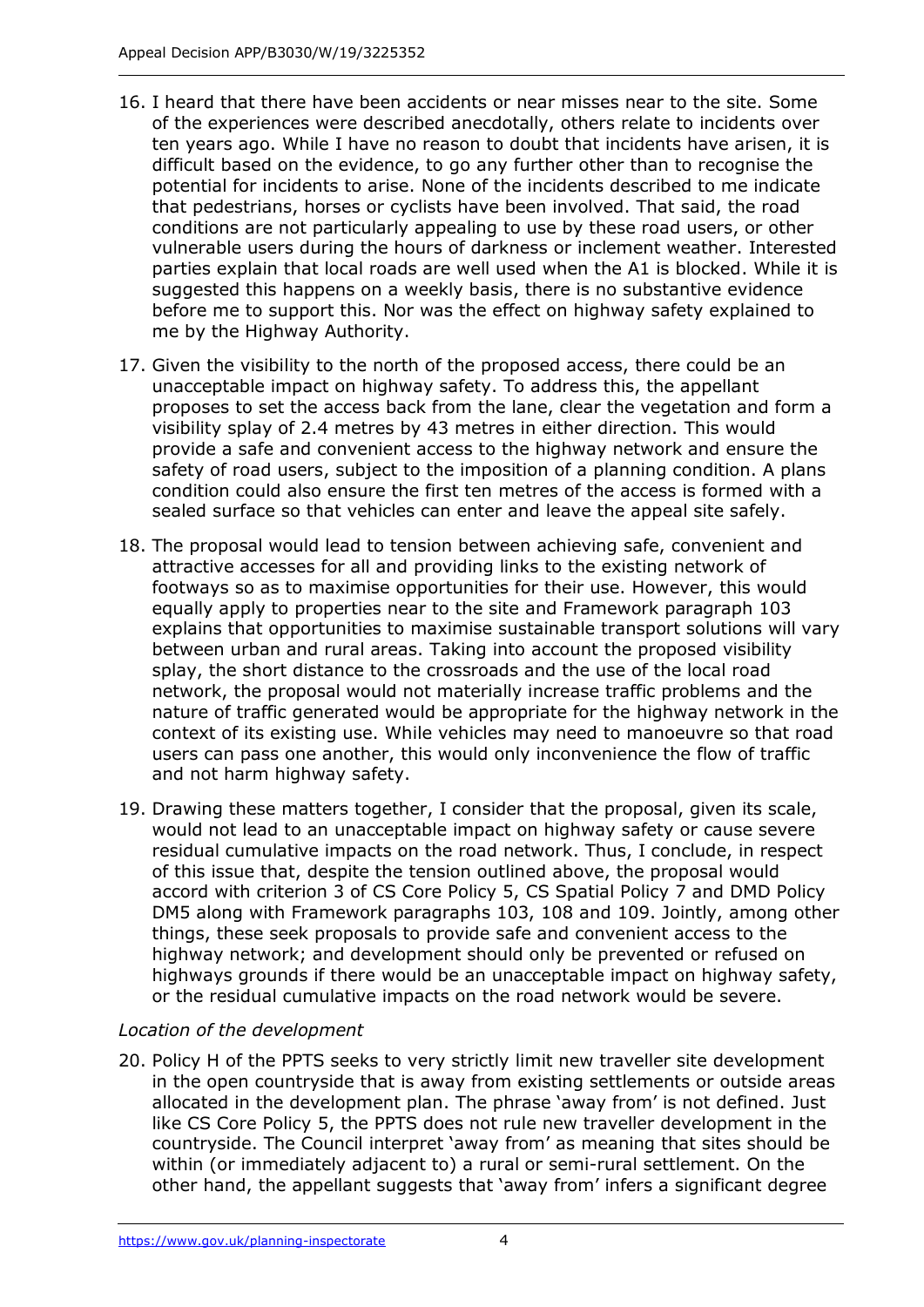of detachment and relies on an appeal decision at Sparrow Cottage (Ref: APP/L3245/A/14/2215836). I consider the Council's take on 'away from' to be too narrow, due to the site's proximity to the community of Bathley which is also likely to include the occupants of Crossways and other properties to the south, east and west.

- 21. Criterion 2 of CS Core Policy 5 requires: the site to be reasonably situated with access to essential services of mains water, electricity supply, drainage and sanitation and to a range of basic and everyday community services and facilities – including education, health, shopping and transport facilities. There is no definition of the term 'reasonably situated' so a judgement is required. CS Spatial Policy 7 seeks to encourage and support development proposals that minimise the need for travel and through the provision or enhancement of local services and facilities.
- 22. The site is detached from Bathley, yet the intervening distance is modest, and the site lies next to Crossways. There are minimal facilities and services in Bathley, and the bus stop is just beyond the distance that the Highway Authority recommend. Caunton offers slightly more facilities and services, but having regard to Document 1, journeys to North Muskham, Norwell and Newark-on-Trent would all be required to reach a range of everyday community services and facilities, such as education, health, shopping and transport facilities. I do, however, agree with the Council that the proposal would not place undue pressure on local services and facilities. Future occupants would be likely to make a modest contribution to these. There is also no evidence that the site is not reasonably situated with access to essential services of mains water, electricity supply, drainage and sanitation.
- 23. Future occupants of the site may be able to walk to or flag down bus services which pass the site. However, while these services would be an option available to the occupants, they are not frequent, and I understand low patronage numbers mean that they are under threat.
- 24. Journeys on foot would be shared with other road users. Future occupants could walk to and from Bathley, but this journey would not be attractive during the hours of darkness or inclement weather. Journeys on foot to other nearby settlements would be unattractive for the same reasons or because they are too far away. Cycling would be an option, despite the Council's safety concerns, given the sign at the crossroads which advocates a cycling 'loop' route. Even so, these matters do not change my view that, as with other occupants in Bathley or nearby, there would be a high dependency on private vehicles by future occupants of the site to access facilities and services further afield such as education, health and shopping facilities. As set out earlier, the proposal would, in this respect, lead to tension with CS Spatial Policy 7, DPD Policy DM5 and Framework paragraph 108.
- 25. At the Hearing, the Council referred to a recent appeal decision in which that scheme was held to be isolated. However, I have no details of the scheme or the appeal decision before me to establish whether the circumstances are directly comparable to the proposal. Thus, I afford this matter no weight.
- 26. I note the Council's view about whether the proposal would be sustainable development, especially in relation to the concerns raised about highway safety. While there are shortcomings with the proposal, in terms of its location and how future occupants would access facilities and services, in the round, I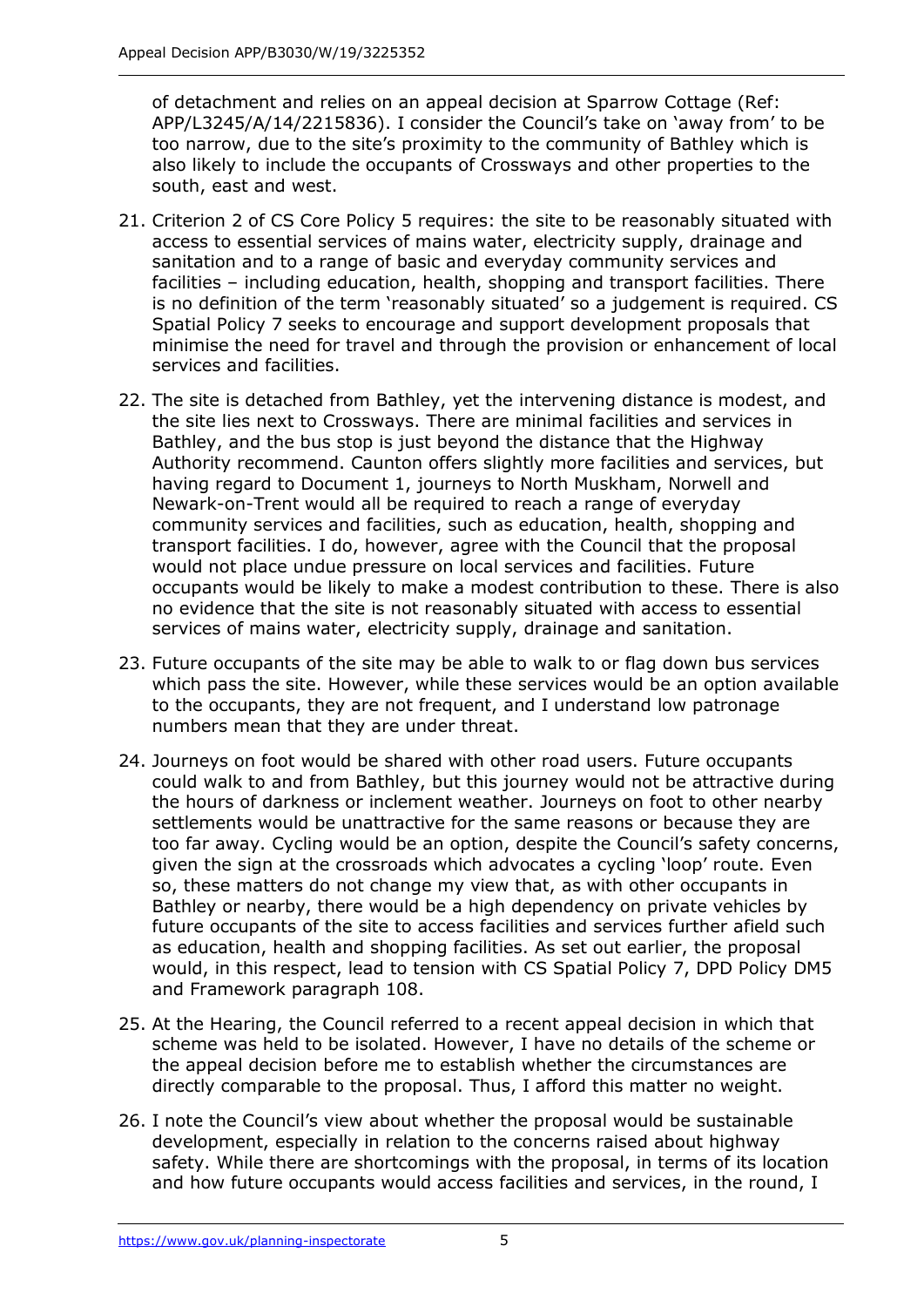do not consider that the site would be isolated.

27. On this issue, I conclude that the proposed development would, on balance, accord with development plan policy and the provisions of the PPTS for the location of such development. Thus, the proposal would accord with CS Spatial Policy 7, criterion 2 of CS Core Policy 5 and as a result CS Core Policy 4 along with PPTS Policy H. Together, these seek to very strictly limit new traveller site development in the open countryside that is away from existing settlements; to minimise the need for travel; and for proposals to provide access to essential services and a range of basic and everyday community facilities and services.

#### *Other considerations*

#### *Need for gypsy sites*

- 28. Notwithstanding my findings on the first two main issues, given the tension that I have recognised, the PPTS requires that the level of local provision and need should be considered when dealing with proposals for gypsy sites. It is common ground that the Council cannot currently demonstrate a five-year supply of permanent traveller pitches.
- 29. The Inspector examining the CS considered that the GTAA is very likely to have underestimated need. As a result, main modifications were made to then draft CS Core Policies 4 and 5 prior to their adoption. I note that the Council are in the process of preparing a new GTAA but work on this document is not yet complete or at a stage whereby future pitch requirements have been established. An Amended Allocations and Development Management DPD is also being prepared which will include a revised pitch requirement and site allocation(s) to meet any residual need. This is, however, some time off from being ready to for Examination.
- 30. Hence, the most recent GTAA (2016) forecast a total unmet need in the District for the provision of 39 no. permanent pitches. These figures assume that 86 no. pitches will become available in each five-year period (i.e. a total of 258 pitches) as a result of turnover on existing sites. The Council was unable to confirm at the Hearing how many of these pitches have been delivered.
- 31. Given the unmet need and the Examining Inspector's clear view that this assessment underestimates the need, I disagree with the Council's view about the lack of land supply not being relevant given the speculative nature of the application. Through questioning at the Hearing, the Council explained that this is due to the appellant not being local to the area. However, the appellant, his wife and small child have recently moved into the District and they have made a planning application with the intention to live on the site. I understood the Council's point about needing to address the District's need and inward and outward migration, but any assessment of need is not made particular to individuals. Furthermore, the proposed site could be occupied by any gypsy and traveller providing they met the PPTS definition. Given this, and as the PPTS sets out the Government's aim to promote more private traveller sites, this adds moderate weight in favour of the proposal.

## *Availability of gypsy site and personal circumstances*

32. The appellant and his wife have a young daughter. Prior to the Hearing, the appellant and his family lived in Kent. The appellant found work in the southeast of England when living in Kent and travelled along the east coast to the East Midlands. Written evidence submitted stated the site in Kent was his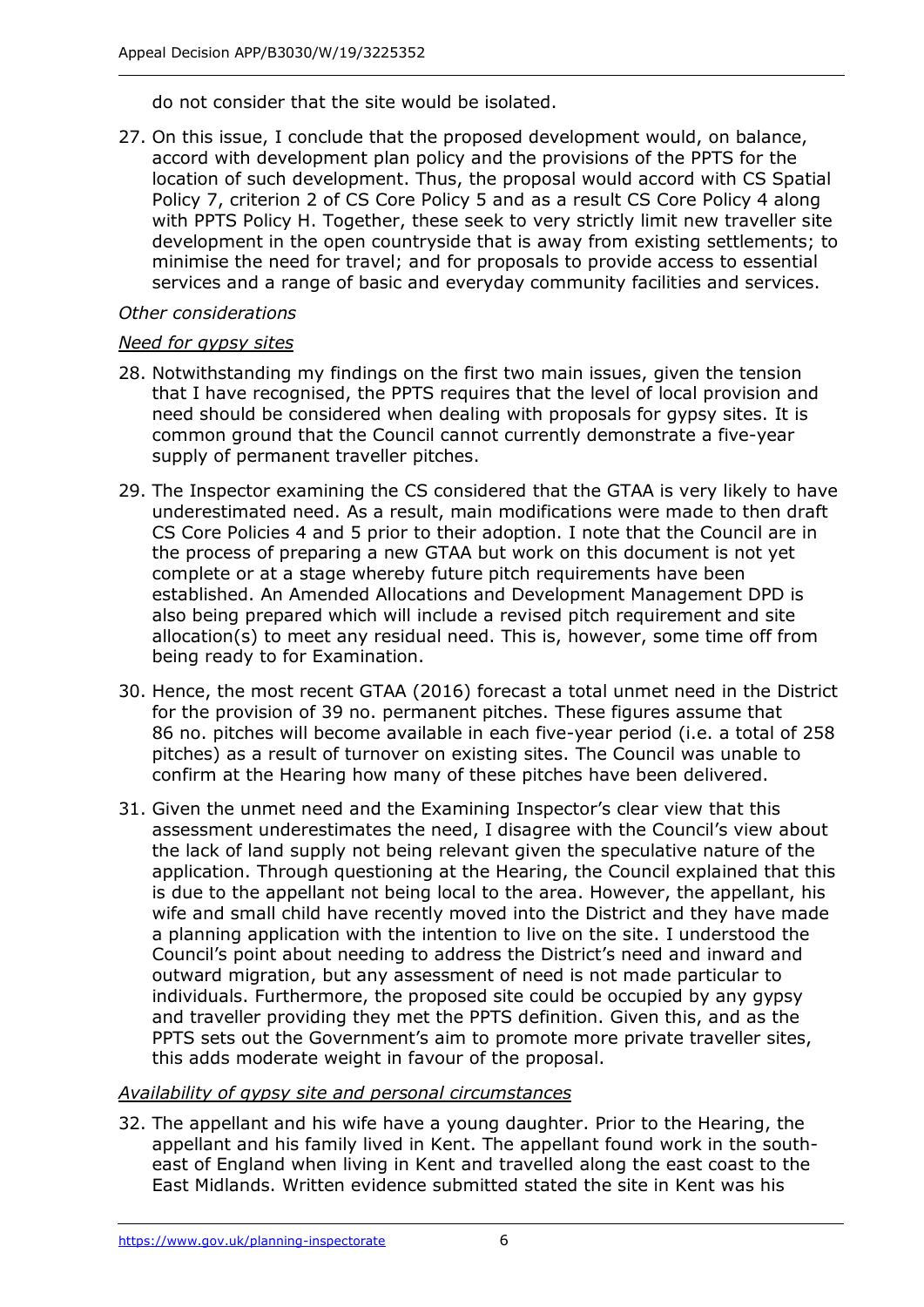father's, but at the Hearing it was confirmed to be his uncle's site. Either way, I was informed that this site had recently been sold, though there was no substantive evidence of this.

- 33. For three days prior to the Hearing, the appellant and his family have lived on the roadside north of Newark-on-Trent. The appellant confirmed that there was no opportunity to go back to Kent, where they had just come from, and that they would continue to live on the roadside pending the outcome of the appeal. His wife's family live in the Leicester area on a site with three pitches, but each pitch is occupied by family members. There may be space for the appellant's touring caravan, but I have no reason to doubt that this would not be a suitable long-term arrangement.
- 34. The appellant is looking for a site in the Newark area, close to his wife's family, where he can enrol his child into nursery and then school. While, the appellant's circumstances have recently changed, the lack of a settled and fixed base will prevent the child from attending nursery. In the next year or so, the security of a settled base and a fixed address would help encourage and maintain school attendance. This is an important matter that adds substantial positive weight in favour of the proposal.
- 35. I heard anecdotal evidence from the main parties and interested parties about a site on Tolney Lane. I was informed by the appellant that there are no pitches available on this site. The Council said that pitches may be available but could not offer any substantive evidence to show this. In any event, this site is subject to flood events which cause residents to be evacuated as it is cut off. While points have been made about this site expanding without the benefit of planning permission, this is a matter outside the scope of this appeal. Neither party has provided substantive details of any other alternative site in the District. Given the appellant's aspiration to be within the East Midlands, the Council suggested that alternative sites across the East Midlands should be considered. However, even if I were to adopt such an approach, the Council did not offer any substantive evidence of any other sites. Thus, the only alternative open to the appellant and his family would be, as he explained to me at the Hearing, to live at the roadside and wait for a pitch to come forward through the Council. This factor adds significant weight in favour of the proposal but given my findings in respect of need and alternative sites, the evidence points to a general planning permission.

## *Other matters*

- 36. Interested parties are concerned that the number of caravans could increase over time. However, a planning condition could be imposed to control this, and any increase would need to be subject of a further planning application. If there was a change in the number of caravans without the benefit of planning permission, it would be a matter for the Council to consider initially.
- 37. The dayroom would be part of the accommodation available to the occupants and offer a shower room, toilet and a space that the occupants could use. There is sufficient scope within either the dayroom or within the site itself for refuse and recycling to be stored.
- 38. I note the views of interested parties in terms of community interaction, the fear of crime, anti-social behaviour and criminal behaviour, but there is no substantive evidence to suggest that these concerns would become a reality. The existing and proposed boundaries would help assimilate the proposed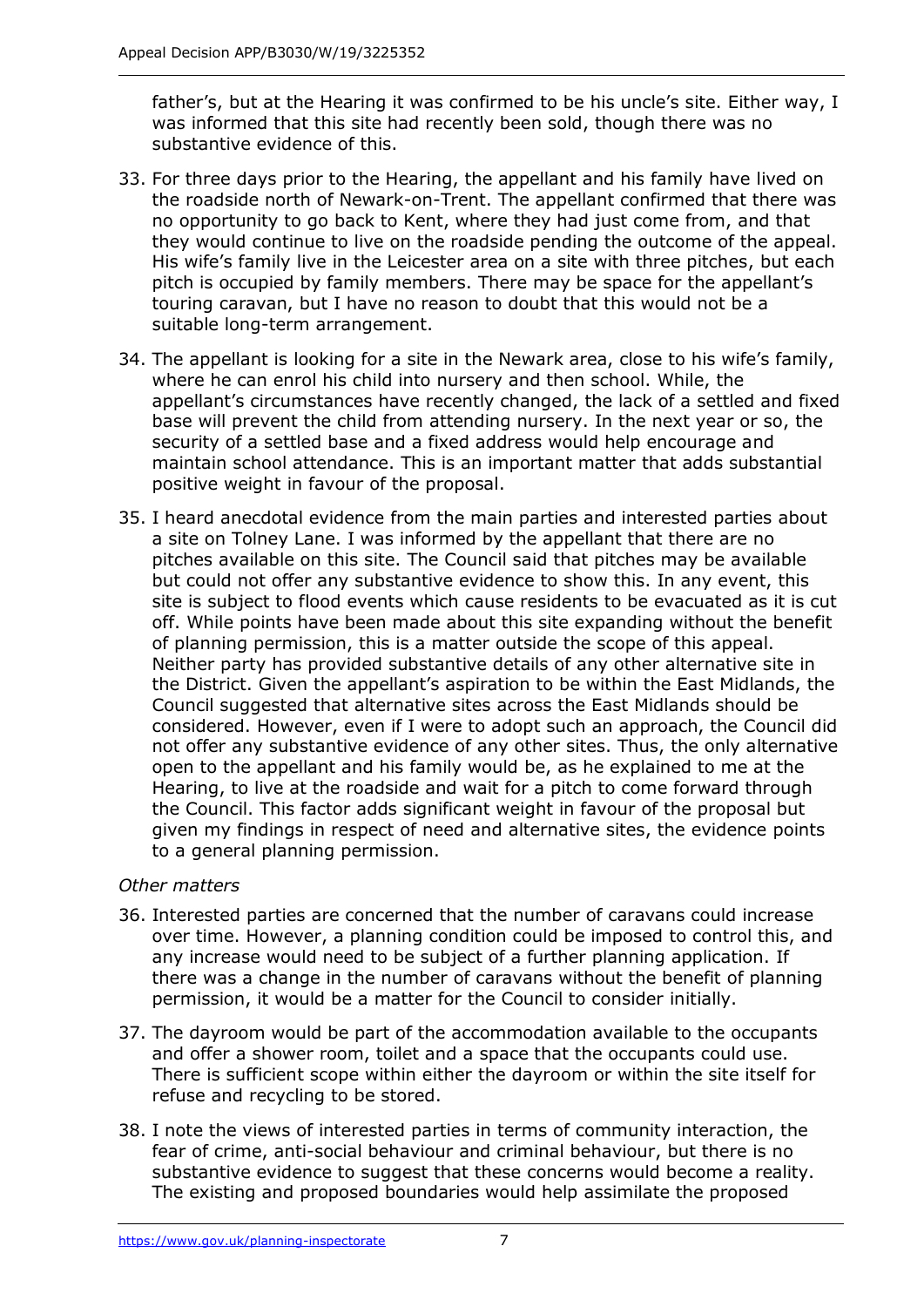development into its surroundings and ensure that there would be no adverse effects on the living conditions of the occupants of Crossways.

39. Concerns about a precedent being set are generalised and not specific to any particular site or sites. In any event, it would be very unlikely that any other site would have the same relationship to nearby settlements, the road network and facilities and services. While, it is suggested that there are brownfield sites elsewhere, I do not have details of any such sites. Furthermore, despite the refusal of two previous schemes on the site historically for different uses<sup>1</sup>, I have determined the appeal scheme on its own planning merits.

## **The Planning Balance**

40. I have concluded that the proposal would not, on balance, cause harm in terms of highway safety or through its location having regard to the development plan policies and the Framework, which is a material consideration. The proposal would bring about benefits relating to an unmet need, the lack of alternative accommodation and the personal circumstances of the appellant and his family. These would, in the context of providing a further gypsy site, only further tip the balance in favour of the appeal. As such the balance is clearly in favour of the grant of permanent permission.

## **Conditions**

- 41. I have had regard to the list of suggested planning conditions, and the comments of the main parties and interested parties at the Hearing. In the interests of certainty, I have imposed an approved plans condition. I have imposed a planning condition about materials to be used for the day room in the interests of the character and appearance of the area. For the same reason, despite the existing hedgerows, I have amalgamated and imposed a condition to secure details of hard and soft landscaping to assimilate the development into its surroundings.
- 42. Given the case advanced by the appellant, the work that they undertake and the support provided by the other considerations, I have imposed planning conditions to control: the occupation of the pitch; the number and type of caravans on the pitch; to prevent commercial activities and the parking of a commercial vehicle over a particular weight. These controls are necessary, in the interests of certainty, the character and appearance of the area, and to address an unmet need. A condition is necessary, in the interests of highway safety so that the visibility splays are implemented and maintained thereafter.

# **Conclusion**

43. For the reasons set out above, I conclude that the appeal should be allowed.

# *Andrew McGlone*

INSPECTOR

j  $1$  Council Refs: E/32/27 and 3279661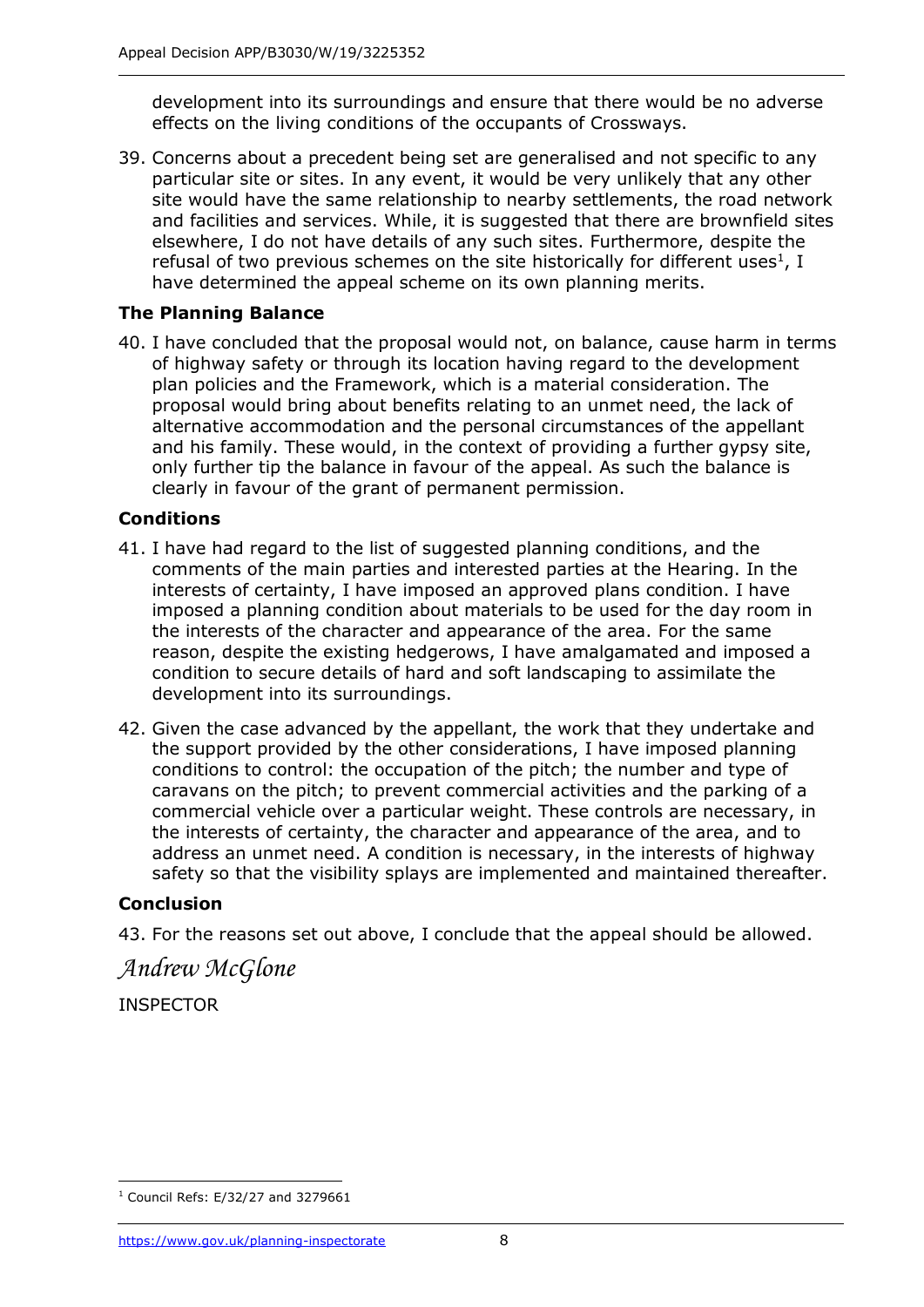## SCHEDULE OF CONDITIONS

- 1) The development hereby permitted shall begin not later than 3 years from the date of this decision.
- 2) The development hereby permitted shall be carried out in accordance with the following approved plans: site layout plan; proposed day room floor plan; proposed front elevation of day room; proposed rear elevation of day room; proposed side elevations of day room; PBA2; and 24773\_08\_020\_01.
- 3) The development hereby permitted shall be constructed in accordance with the materials detailed as part of the planning application.
- 4) Prior to the occupation of the site full details of hard and soft landscape works shall be submitted to and approved in writing by the Local Planning Authority. These details shall include:
	- a schedule (including planting plans and written specifications, including cultivation and other operations associated with plant and grass establishment) of trees, shrubs and other plants, noting species, plant sizes, proposed numbers and densities. The scheme shall be designed so as to enhance the nature conservation value of the site, including the use of locally native plant species;
	- an implementation and phasing programme;
	- means of enclosure;
	- car parking layouts and materials; and
	- hard surfacing materials;

The approved landscaping shall be completed during the first planting season following the first occupation of the site, or in accordance with the implementation and phasing programme. Any trees/shrubs which, within a period of five years of being planted die, are removed or become seriously damaged or diseased shall be replaced in the next planting season with others of similar size and species unless otherwise agreed in writing by the Local Planning Authority.

- 5) The site shall not be occupied by any persons other than gypsies and travellers as defined in Annex 1 of the Planning Policy for Traveller Sites or its equivalent in replacement national policy.
- 6) No commercial activities shall take place on the land, including the storage of materials. No more than one commercial vehicle shall be kept on the land for the use by the occupiers of the caravans hereby permitted and this vehicle shall not exceed 3.5 tonnes in weight.
- 7) No more than two caravans, as defined in the Caravan Sites and Control of Development Act 1960 and the Caravan Sites Act 1968 as amended, of which no more than one shall be a static caravan, shall be stationed on the site at any time.
- 8) No part of the development hereby permitted shall be brought into use until the 2.4 metre by 43 metre access visibility splays shown on plan Ref: 24773\_08\_020\_01 have been implemented. The area within the visibility splays referred to in this condition shall thereafter be maintained free of any obstruction exceeding 0.6 metres in height for as long as the development exists.

END OF SCHEDULE